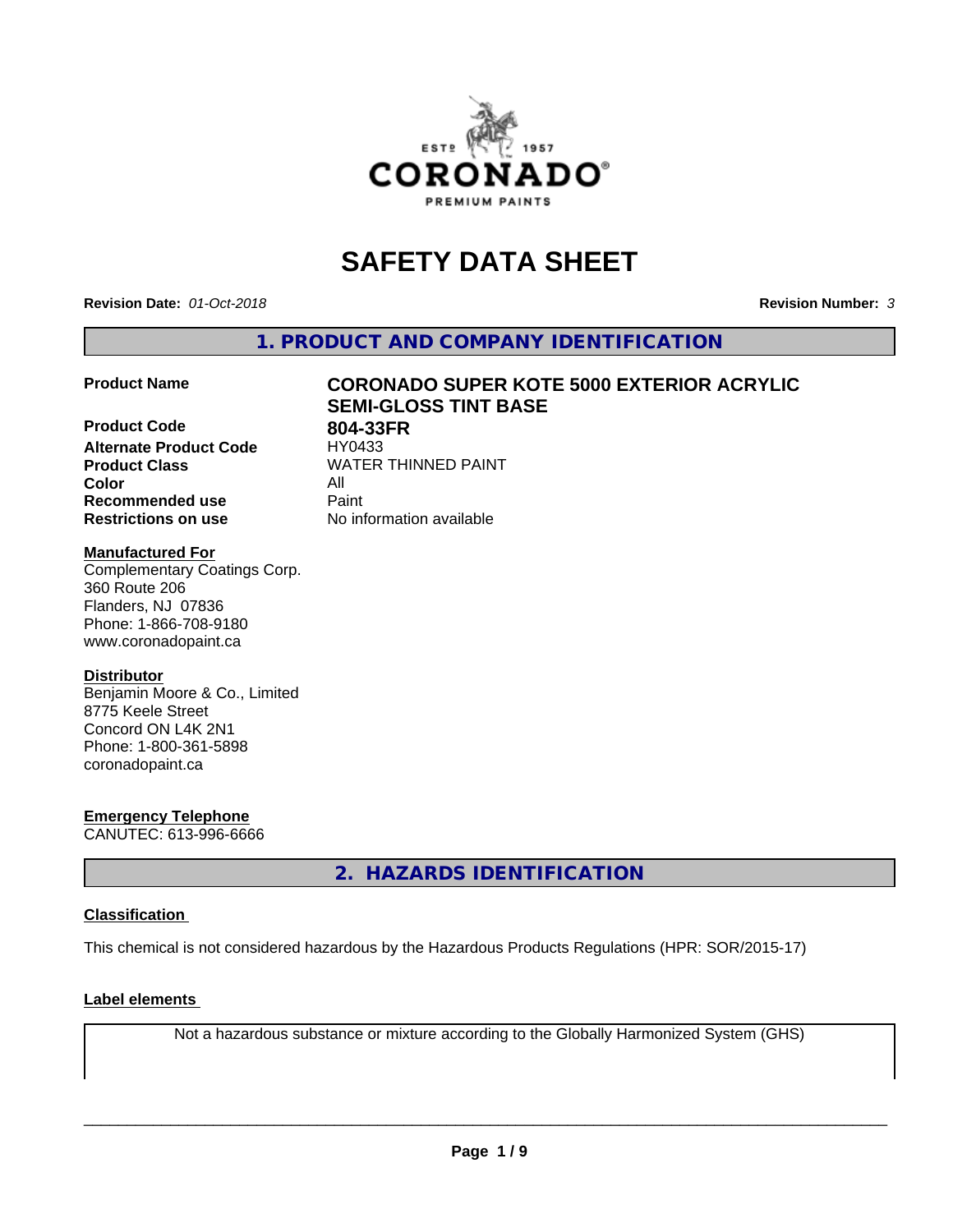**Appearance** liquid

**Odor** little or no odor

**Other information** No information available

# **3. COMPOSITION INFORMATION ON COMPONENTS**

| <b>Chemical name</b>            | <b>CAS No.</b> | Weight-%       |
|---------------------------------|----------------|----------------|
| Titanium dioxide                | 13463-67-7     | ' - 13%        |
| Propylene glycol                | 57-55-6        | $-5%$          |
| Kaolin                          | 1332-58-7      | $-5%$          |
| Sodium C14-C16 olefin sulfonate | 68439-57-6     | $0.1 - 0.25\%$ |

|                                                 | 4. FIRST AID MEASURES                                                                                      |
|-------------------------------------------------|------------------------------------------------------------------------------------------------------------|
| <b>General Advice</b>                           | No hazards which require special first aid measures.                                                       |
| <b>Eye Contact</b>                              | Rinse thoroughly with plenty of water for at least 15<br>minutes and consult a physician.                  |
| <b>Skin Contact</b>                             | Wash off immediately with soap and plenty of water while<br>removing all contaminated clothes and shoes.   |
| <b>Inhalation</b>                               | Move to fresh air. If symptoms persist, call a physician.                                                  |
| Ingestion                                       | Clean mouth with water and afterwards drink plenty of<br>water. Consult a physician if necessary.          |
| <b>Most Important Symptoms/Effects</b>          | None known.                                                                                                |
| <b>Notes To Physician</b>                       | Treat symptomatically.                                                                                     |
|                                                 | 5. FIRE-FIGHTING MEASURES                                                                                  |
| <b>Suitable Extinguishing Media</b>             | Use extinguishing measures that are appropriate to local<br>circumstances and the surrounding environment. |
| <b>Protective Equipment And Precautions For</b> | As in any fire, wear self-contained breathing apparatus                                                    |

**Protective Equipment And Precautions For Firefighters**

**Specific Hazards Arising From The Chemical Closed containers may rupture if exposed to fire or** 

 $\overline{\phantom{a}}$  ,  $\overline{\phantom{a}}$  ,  $\overline{\phantom{a}}$  ,  $\overline{\phantom{a}}$  ,  $\overline{\phantom{a}}$  ,  $\overline{\phantom{a}}$  ,  $\overline{\phantom{a}}$  ,  $\overline{\phantom{a}}$  ,  $\overline{\phantom{a}}$  ,  $\overline{\phantom{a}}$  ,  $\overline{\phantom{a}}$  ,  $\overline{\phantom{a}}$  ,  $\overline{\phantom{a}}$  ,  $\overline{\phantom{a}}$  ,  $\overline{\phantom{a}}$  ,  $\overline{\phantom{a}}$ 

and full protective gear.

pressure-demand, MSHA/NIOSH (approved or equivalent)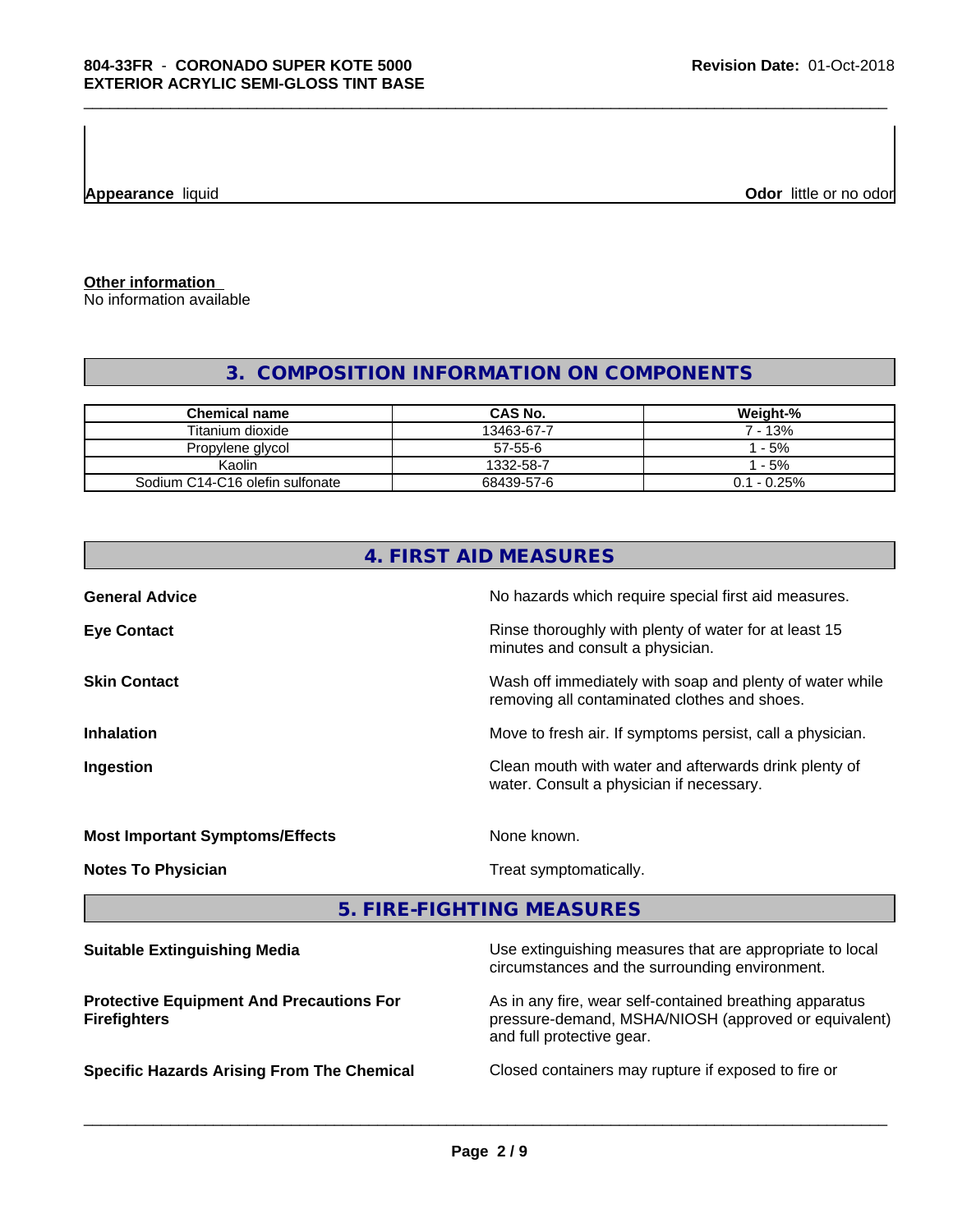|                                                                                                                       |                 | extreme heat.                                      |                                |
|-----------------------------------------------------------------------------------------------------------------------|-----------------|----------------------------------------------------|--------------------------------|
| <b>Sensitivity To Mechanical Impact</b>                                                                               |                 | No.                                                |                                |
| <b>Sensitivity To Static Discharge</b>                                                                                |                 | No.                                                |                                |
| <b>Flash Point Data</b><br>Flash Point (°F)<br>Flash Point (°C)<br><b>Method</b><br><b>Flammability Limits In Air</b> |                 | Not applicable<br>Not applicable<br>Not applicable |                                |
| Lower flammability limit:<br><b>Upper flammability limit:</b>                                                         |                 | Not applicable<br>Not applicable                   |                                |
| <b>NFPA</b><br>Health: 1                                                                                              | Flammability: 0 | Instability: 0                                     | <b>Special: Not Applicable</b> |
| <b>NFPA Legend</b><br>0 - Not Hazardous                                                                               |                 |                                                    |                                |

\_\_\_\_\_\_\_\_\_\_\_\_\_\_\_\_\_\_\_\_\_\_\_\_\_\_\_\_\_\_\_\_\_\_\_\_\_\_\_\_\_\_\_\_\_\_\_\_\_\_\_\_\_\_\_\_\_\_\_\_\_\_\_\_\_\_\_\_\_\_\_\_\_\_\_\_\_\_\_\_\_\_\_\_\_\_\_\_\_\_\_\_\_

- 1 Slightly
- 2 Moderate
- 3 High
- 4 Severe

*The ratings assigned are only suggested ratings, the contractor/employer has ultimate responsibilities for NFPA ratings where this system is used.*

*Additional information regarding the NFPA rating system is available from the National Fire Protection Agency (NFPA) at www.nfpa.org.*

# **6. ACCIDENTAL RELEASE MEASURES**

| <b>Personal Precautions</b>      | Avoid contact with skin, eyes and clothing. Ensure<br>adequate ventilation.                          |
|----------------------------------|------------------------------------------------------------------------------------------------------|
| <b>Other Information</b>         | Prevent further leakage or spillage if safe to do so.                                                |
| <b>Environmental precautions</b> | See Section 12 for additional Ecological Information.                                                |
| <b>Methods for Cleaning Up</b>   | Soak up with inert absorbent material. Sweep up and<br>shovel into suitable containers for disposal. |

# **7. HANDLING AND STORAGE**

Handling **Handling Avoid contact with skin, eyes and clothing. Avoid breathing Handling** vapors, spray mists or sanding dust. In case of insufficient ventilation, wear suitable respiratory equipment.

**Storage Keep container tightly closed. Keep out of the reach of Keep** container tightly closed. Keep out of the reach of children.

**Incompatible Materials Incompatible Materials No information available** 

 $\overline{\phantom{a}}$  ,  $\overline{\phantom{a}}$  ,  $\overline{\phantom{a}}$  ,  $\overline{\phantom{a}}$  ,  $\overline{\phantom{a}}$  ,  $\overline{\phantom{a}}$  ,  $\overline{\phantom{a}}$  ,  $\overline{\phantom{a}}$  ,  $\overline{\phantom{a}}$  ,  $\overline{\phantom{a}}$  ,  $\overline{\phantom{a}}$  ,  $\overline{\phantom{a}}$  ,  $\overline{\phantom{a}}$  ,  $\overline{\phantom{a}}$  ,  $\overline{\phantom{a}}$  ,  $\overline{\phantom{a}}$ 

# **8. EXPOSURE CONTROLS/PERSONAL PROTECTION**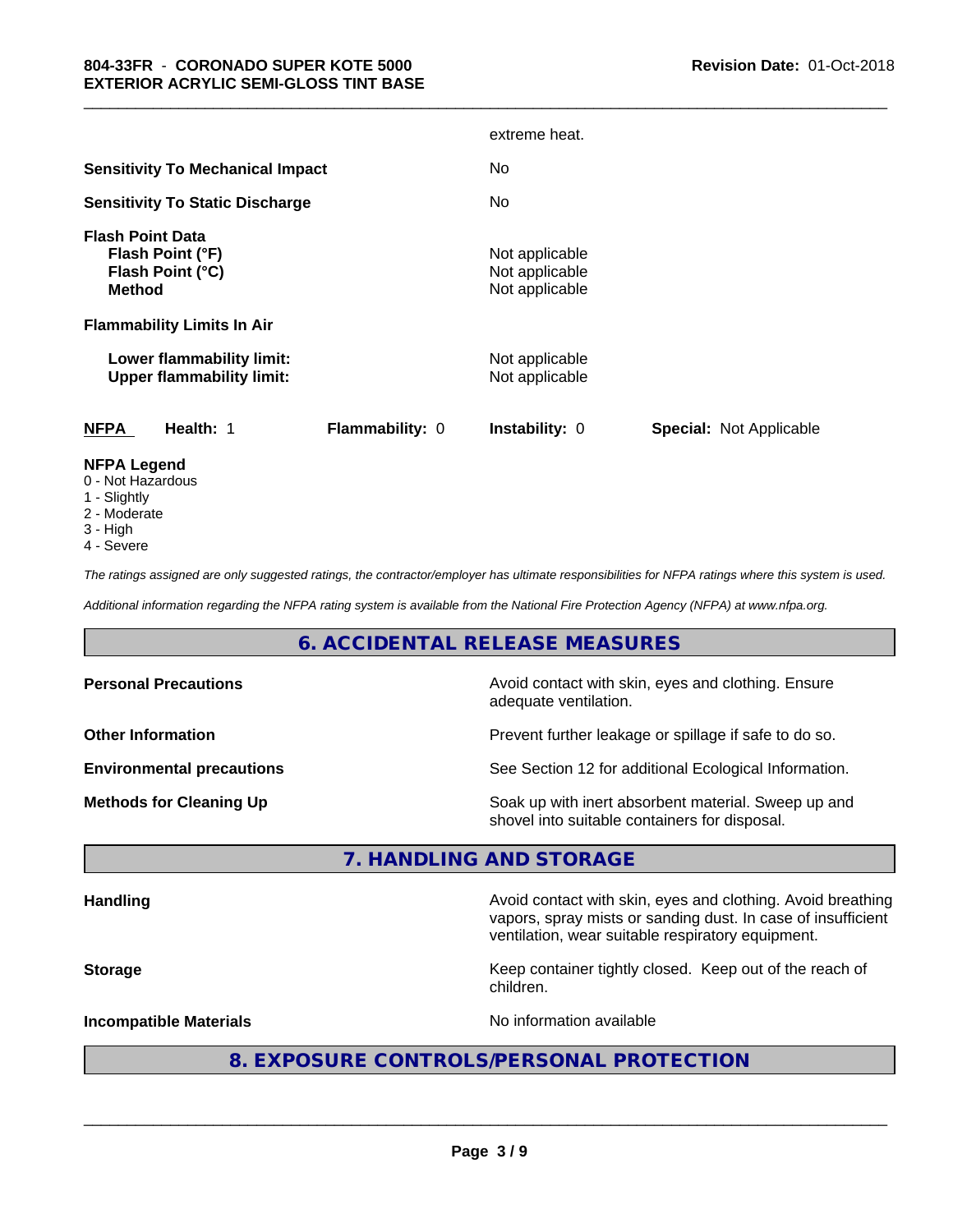# **Exposure Limits**

| <b>Chemical name</b> | <b>ACGIH TLV</b>         | <b>Alberta</b>           | <b>British Columbia</b>  | Ontario                  | Quebec                      |
|----------------------|--------------------------|--------------------------|--------------------------|--------------------------|-----------------------------|
| Titanium dioxide     | 10 mg/m $3$ - TWA        | 10 mg/m $3$ - TWA        | 10 mg/m $3$ - TWA        | 10 mg/m $3$ - TWA        | 10 mg/m $3$ - TWAEV         |
|                      |                          |                          | $3 \text{ ma/m}^3$ - TWA |                          |                             |
| Propylene glycol     | N/E                      | N/E                      | N/E                      | 10 mg/m $3$ - TWA        | N/E                         |
|                      |                          |                          |                          | 50 ppm - TWA             |                             |
|                      |                          |                          |                          | 155 mg/m $3$ - TWA       |                             |
| Kaolin               | $2 \text{ ma/m}^3$ - TWA | $2 \text{ ma/m}^3$ - TWA | $2 \text{ ma/m}^3$ - TWA | $2 \text{ ma/m}^3$ - TWA | 5 mg/m <sup>3</sup> - TWAEV |

\_\_\_\_\_\_\_\_\_\_\_\_\_\_\_\_\_\_\_\_\_\_\_\_\_\_\_\_\_\_\_\_\_\_\_\_\_\_\_\_\_\_\_\_\_\_\_\_\_\_\_\_\_\_\_\_\_\_\_\_\_\_\_\_\_\_\_\_\_\_\_\_\_\_\_\_\_\_\_\_\_\_\_\_\_\_\_\_\_\_\_\_\_

**Legend**

ACGIH - American Conference of Governmental Industrial Hygienists Alberta - Alberta Occupational Exposure Limits British Columbia - British Columbia Occupational Exposure Limits Ontario - Ontario Occupational Exposure Limits Quebec - Quebec Occupational Exposure Limits N/E - Not established

## **Personal Protective Equipment**

**Engineering Measures Ensure** Ensure adequate ventilation, especially in confined areas.

**Eye/Face Protection** Safety glasses with side-shields. **Skin Protection Protection Protective gloves and impervious clothing. Respiratory Protection In case of insufficient ventilation wear suitable respiratory** equipment.

**Hygiene Measures Avoid contact with skin, eyes and clothing. Remove and Hygiene Measures** and clothing. Remove and wash contaminated clothing before re-use. Wash thoroughly after handling.

# **9. PHYSICAL AND CHEMICAL PROPERTIES**

**Appearance** liquid **Odor** little or no odor **Odor Threshold No information available** No information available **Density (Ibs/gal)** 9.65 - 9.75 **Specific Gravity** 1.15 - 1.17 **pH pH**  $\blacksquare$ **Viscosity (cps)** No information available in the Viscosity (cps) **Solubility(ies)** No information available **Water solubility** No information available **Evaporation Rate No information available No information available Vapor pressure @20 °C (kPa)** No information available **Vapor density Vapor density No information available Wt. % Solids** 35 - 45 **Vol. % Solids** 25 - 35 **Wt. % Volatiles Vol. % Volatiles** 65 - 75 **VOC Regulatory Limit (g/L)** < 100 **Boiling Point (°F)** 212 **Boiling Point (°C)** 100 **Freezing Point (°F)** 32 **Freezing Point (°C)** 0 **Flash Point (°F)** Not applicable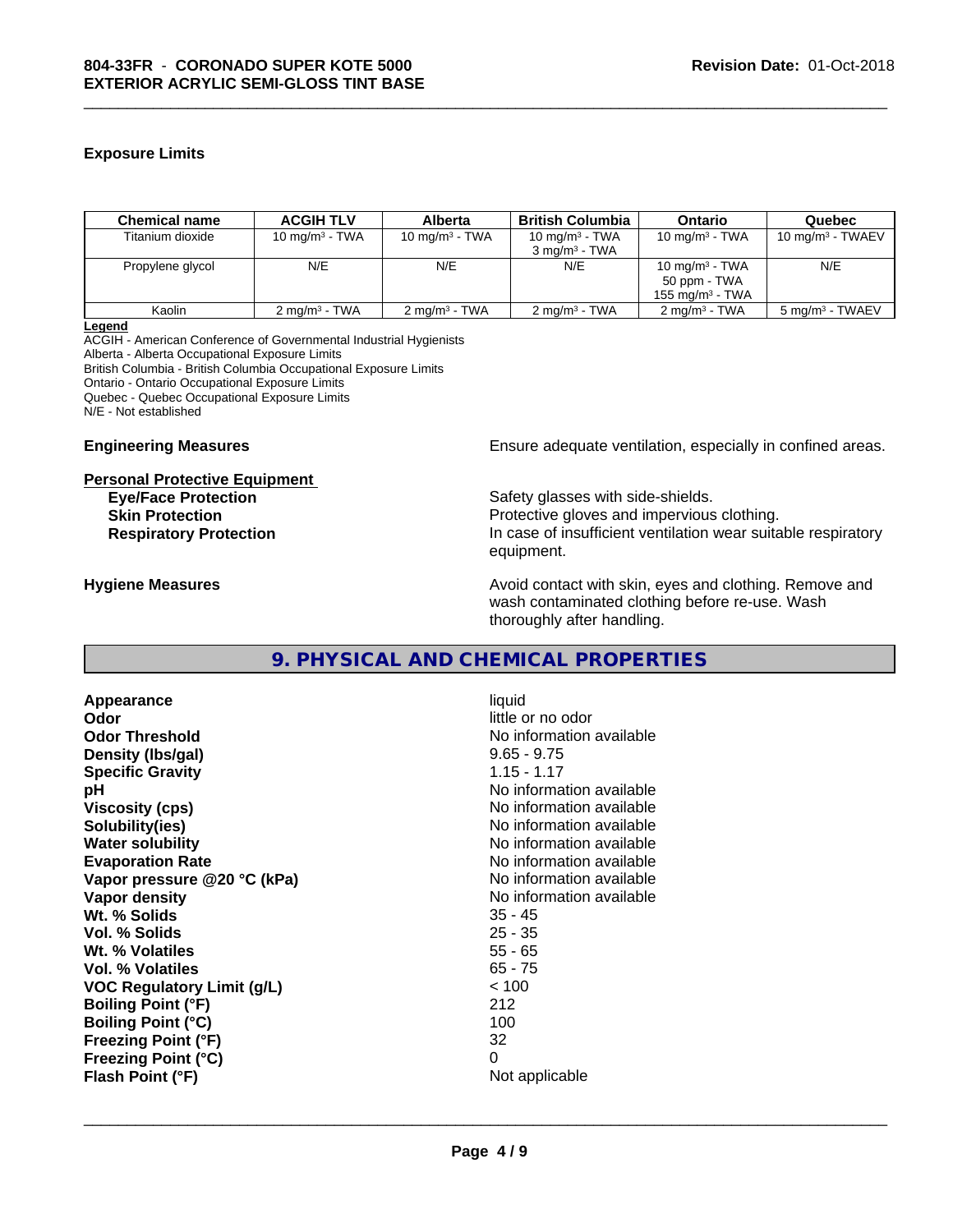# **804-33FR** - **CORONADO SUPER KOTE 5000 EXTERIOR ACRYLIC SEMI-GLOSS TINT BASE**

**Flash Point (°C)**<br> **Method** Not applicable<br> **Method** Not applicable **Flammability (solid, gas)**<br> **Contains Upper flammability limit:**<br>
Upper flammability limit:<br>  $\begin{array}{ccc}\n\bullet & \bullet & \bullet \\
\bullet & \bullet & \bullet\n\end{array}$  Not applicable **Upper flammability limit:**<br> **Lower flammability limit:**<br>
Not applicable<br>
Not applicable **Lower flammability limit:**<br> **Autoignition Temperature (°F)**<br>
Mo information available **Autoignition Temperature (°F) Autoignition Temperature (°C)**<br> **Decomposition Temperature (°F)** No information available<br>
No information available **Decomposition Temperature (°F)** No information available<br> **Decomposition Temperature (°C)** No information available **Decomposition Temperature (°C) Partition coefficient Contract Contract Contract Contract Contract Contract Contract Contract Contract Contract Contract Contract Contract Contract Contract Contract Contract Contract Contract Contract Contract Contract** 

**Not applicable**<br>Not applicable

\_\_\_\_\_\_\_\_\_\_\_\_\_\_\_\_\_\_\_\_\_\_\_\_\_\_\_\_\_\_\_\_\_\_\_\_\_\_\_\_\_\_\_\_\_\_\_\_\_\_\_\_\_\_\_\_\_\_\_\_\_\_\_\_\_\_\_\_\_\_\_\_\_\_\_\_\_\_\_\_\_\_\_\_\_\_\_\_\_\_\_\_\_

# **10. STABILITY AND REACTIVITY**

| <b>Reactivity</b>                       | Not Applicable                           |
|-----------------------------------------|------------------------------------------|
| <b>Chemical Stability</b>               | Stable under normal conditions.          |
| <b>Conditions to avoid</b>              | Prevent from freezing.                   |
| <b>Incompatible Materials</b>           | No materials to be especially mentioned. |
| <b>Hazardous Decomposition Products</b> | None under normal use.                   |
| Possibility of hazardous reactions      | None under normal conditions of use.     |

# **11. TOXICOLOGICAL INFORMATION**

**Product Information Information on likely routes of exposure**

**Acute Toxicity** 

**Principal Routes of Exposure Exposure** Eye contact, skin contact and inhalation.

**Product Information Intervention No information available** 

 $\overline{\phantom{a}}$  ,  $\overline{\phantom{a}}$  ,  $\overline{\phantom{a}}$  ,  $\overline{\phantom{a}}$  ,  $\overline{\phantom{a}}$  ,  $\overline{\phantom{a}}$  ,  $\overline{\phantom{a}}$  ,  $\overline{\phantom{a}}$  ,  $\overline{\phantom{a}}$  ,  $\overline{\phantom{a}}$  ,  $\overline{\phantom{a}}$  ,  $\overline{\phantom{a}}$  ,  $\overline{\phantom{a}}$  ,  $\overline{\phantom{a}}$  ,  $\overline{\phantom{a}}$  ,  $\overline{\phantom{a}}$ 

# **Symptoms** related to the physical, chemical and toxicological characteristics

**Symptoms** No information available

**Delayed and immediate effects as well as chronic effects from short and long-term exposure**

| Eye contact                  | May cause slight irritation                              |
|------------------------------|----------------------------------------------------------|
| <b>Skin contact</b>          | Substance may cause slight skin irritation. Prolonged or |
|                              | repeated contact may dry skin and cause irritation.      |
| <b>Inhalation</b>            | May cause irritation of respiratory tract.               |
| Ingestion                    | Ingestion may cause gastrointestinal irritation, nausea, |
|                              | vomiting and diarrhea.                                   |
| <b>Sensitization</b>         | No information available.                                |
| <b>Neurological Effects</b>  | No information available.                                |
| <b>Mutagenic Effects</b>     | No information available.                                |
| <b>Reproductive Effects</b>  | No information available.                                |
| <b>Developmental Effects</b> | No information available.                                |
|                              |                                                          |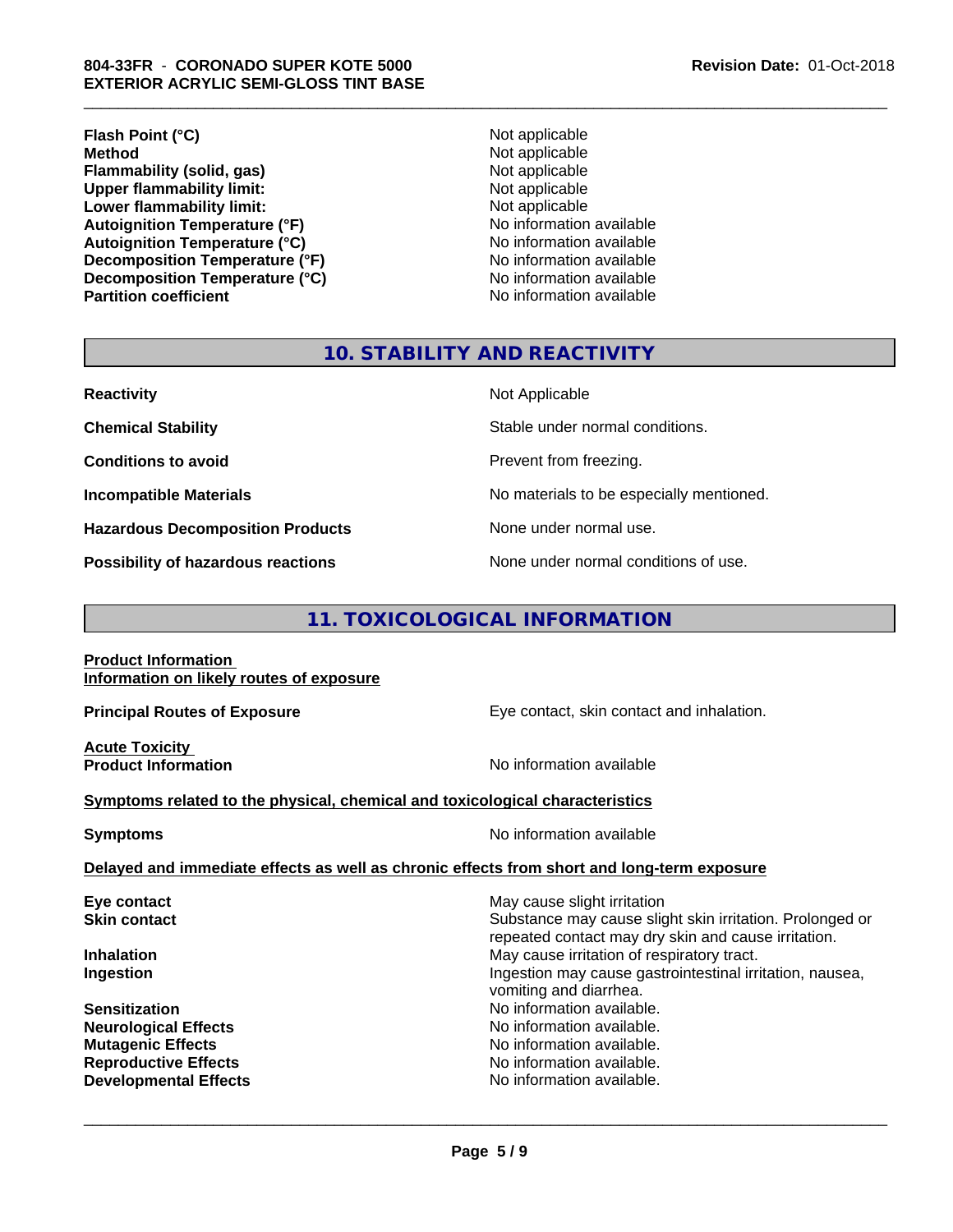**Target organ effects No information available.**<br> **STOT - single exposure No information available. STOT -** single exposure<br> **STOT -** repeated exposure<br>
No information available. **STOT - repeated exposure and intervals and information available.**<br> **Other adverse effects CONFING ACCOUNTER CONFING AVAILA No information available. Other adverse effects Aspiration Hazard Aspiration Hazard No information available.** 

\_\_\_\_\_\_\_\_\_\_\_\_\_\_\_\_\_\_\_\_\_\_\_\_\_\_\_\_\_\_\_\_\_\_\_\_\_\_\_\_\_\_\_\_\_\_\_\_\_\_\_\_\_\_\_\_\_\_\_\_\_\_\_\_\_\_\_\_\_\_\_\_\_\_\_\_\_\_\_\_\_\_\_\_\_\_\_\_\_\_\_\_\_

**Numerical measures of toxicity**

**The following values are calculated based on chapter 3.1 of the GHS document**

**ATEmix (oral)** 72648 mg/kg **ATEmix (dermal)** 837480

## **Component Information**

Titanium dioxide LD50 Oral: > 10000 mg/kg (Rat) Propylene glycol LD50 Oral: 20000 mg/kg (Rat) LD50 Dermal: 20800 mg/kg (Rabbit) Kaolin LD50 Oral: > 5000 mg/kg (Rat)

## **Chronic Toxicity**

#### **Carcinogenicity**

*The information below indicateswhether each agency has listed any ingredient as a carcinogen:.*

| <b>Chemical name</b>           | <b>IARC</b>                     | <b>NTP</b> |
|--------------------------------|---------------------------------|------------|
|                                | 2B<br>Possible Human Carcinogen |            |
| $T^*$<br>⊦dioxide<br>l itanıum |                                 |            |

• Although IARC has classified titanium dioxide as possibly carcinogenic to humans (2B), their summary concludes: "No significant exposure to titanium dioxide is thought to occur during the use of products in which titanium dioxide is bound to other materials, such as paint."

#### **Legend**

IARC - International Agency for Research on Cancer NTP - National Toxicity Program OSHA - Occupational Safety & Health Administration

**12. ECOLOGICAL INFORMATION**

# **Ecotoxicity Effects**

The environmental impact of this product has not been fully investigated.

## **Product Information**

# **Acute Toxicity to Fish**

No information available

#### **Acute Toxicity to Aquatic Invertebrates**

No information available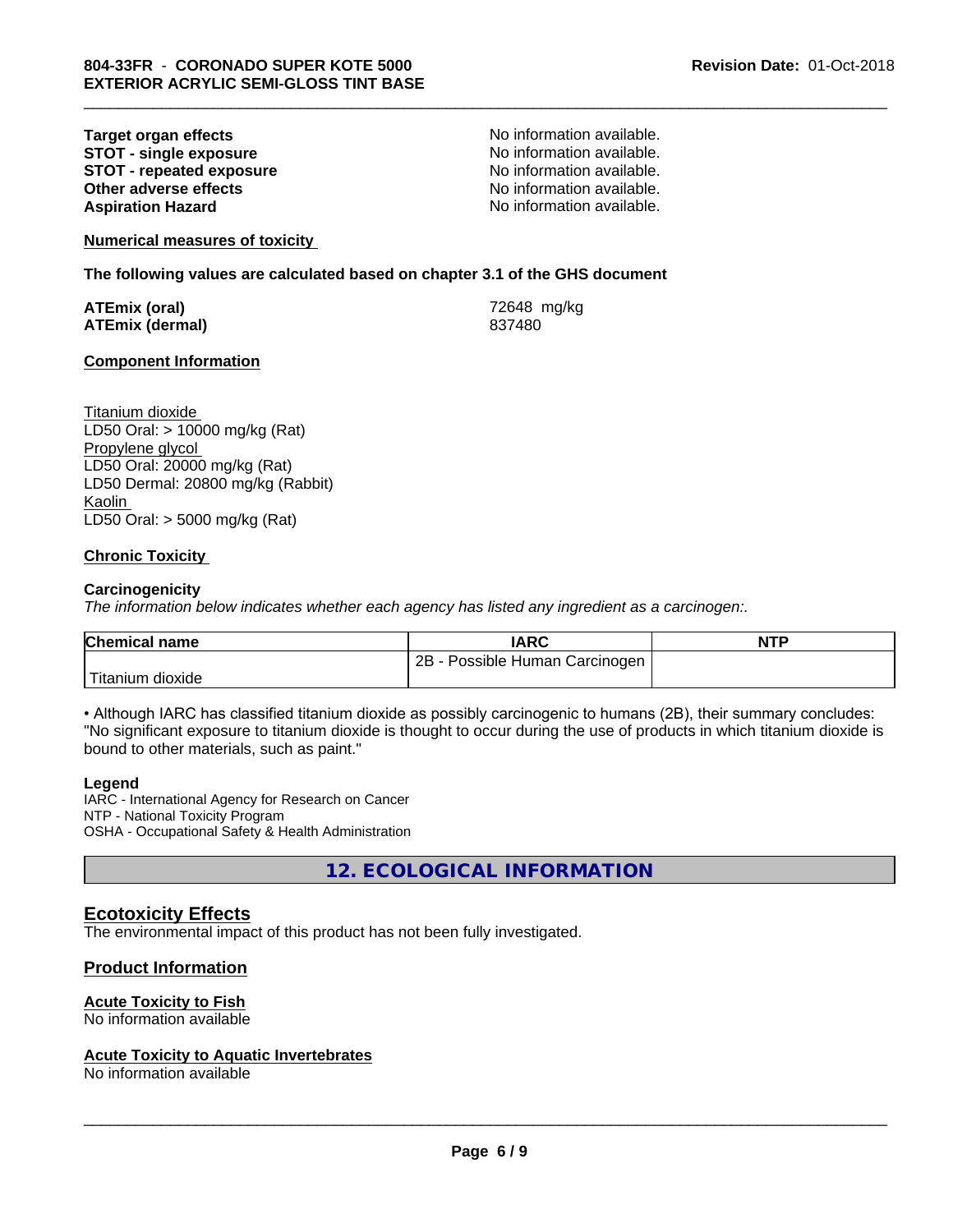#### **Acute Toxicity to Aquatic Plants**

No information available

#### **Persistence / Degradability**

No information available.

#### **Bioaccumulation**

No information available.

#### **Mobility in Environmental Media**

No information available.

#### **Ozone**

No information available

# **Component Information**

#### **Acute Toxicity to Fish**

Titanium dioxide  $LC50:$  > 1000 mg/L (Fathead Minnow - 96 hr.) Propylene glycol LC50: 710 mg/L (Fathead Minnow - 96 hr.)

## **Acute Toxicity to Aquatic Invertebrates**

Propylene glycol EC50: > 10000 mg/L (Daphnia magna - 24 hr.)

#### **Acute Toxicity to Aquatic Plants**

No information available

# **13. DISPOSAL CONSIDERATIONS**

**Waste Disposal Method Dispose of in accordance with federal, state, provincial,** and local regulations. Local requirements may vary, consult your sanitation department or state-designated environmental protection agency for more disposal options.

# **14. TRANSPORT INFORMATION**

**TDG** Not regulated

 $\overline{\phantom{a}}$  ,  $\overline{\phantom{a}}$  ,  $\overline{\phantom{a}}$  ,  $\overline{\phantom{a}}$  ,  $\overline{\phantom{a}}$  ,  $\overline{\phantom{a}}$  ,  $\overline{\phantom{a}}$  ,  $\overline{\phantom{a}}$  ,  $\overline{\phantom{a}}$  ,  $\overline{\phantom{a}}$  ,  $\overline{\phantom{a}}$  ,  $\overline{\phantom{a}}$  ,  $\overline{\phantom{a}}$  ,  $\overline{\phantom{a}}$  ,  $\overline{\phantom{a}}$  ,  $\overline{\phantom{a}}$ 

\_\_\_\_\_\_\_\_\_\_\_\_\_\_\_\_\_\_\_\_\_\_\_\_\_\_\_\_\_\_\_\_\_\_\_\_\_\_\_\_\_\_\_\_\_\_\_\_\_\_\_\_\_\_\_\_\_\_\_\_\_\_\_\_\_\_\_\_\_\_\_\_\_\_\_\_\_\_\_\_\_\_\_\_\_\_\_\_\_\_\_\_\_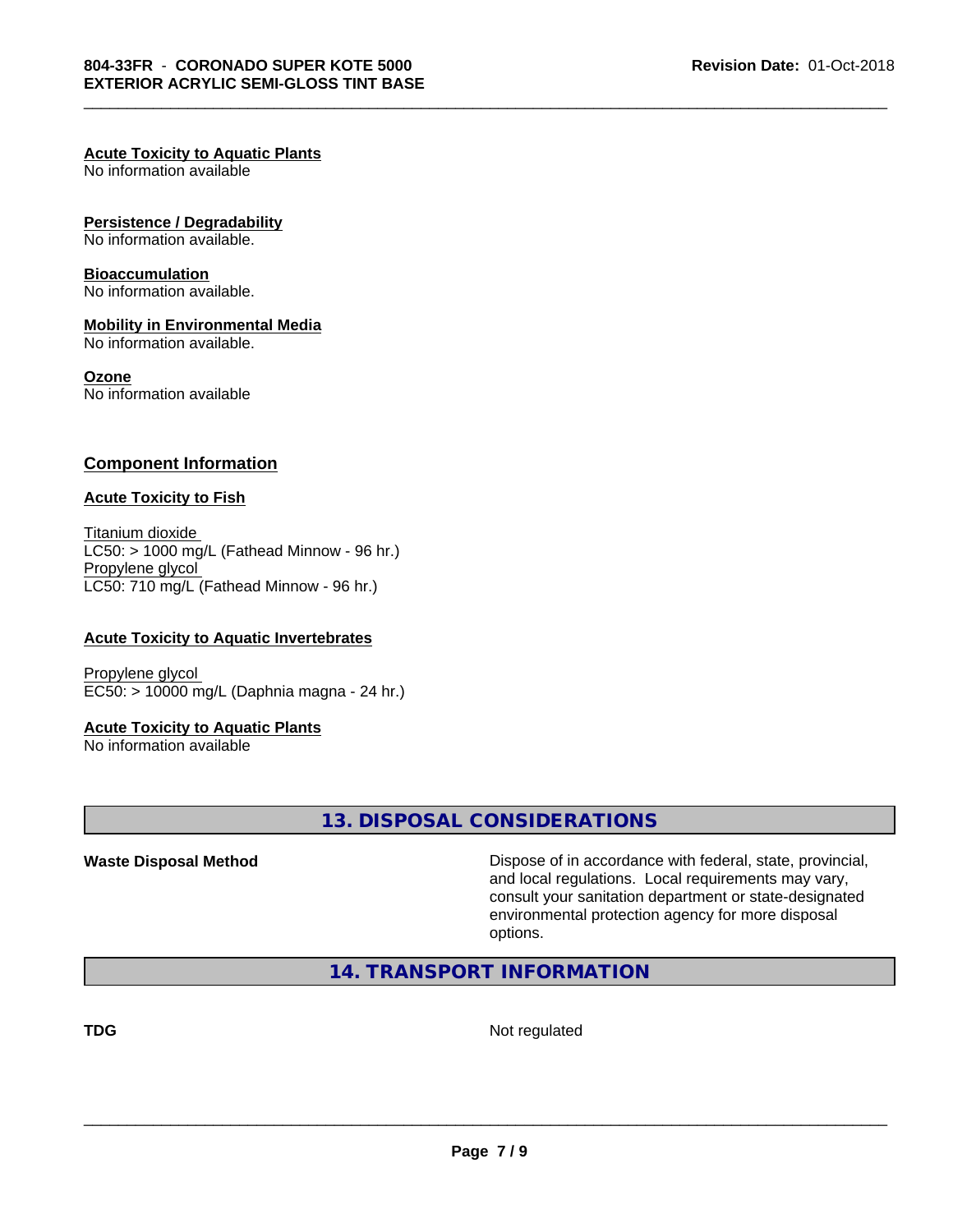**ICAO / IATA** Not regulated

**IMDG / IMO** Not regulated

**15. REGULATORY INFORMATION**

# **International Inventories**

| <b>TSCA: United States</b> | Yes - All components are listed or exempt. |
|----------------------------|--------------------------------------------|
| <b>DSL: Canada</b>         | Yes - All components are listed or exempt. |

# **National Pollutant Release Inventory (NPRI)**

#### **NPRI Parts 1- 4**

This product contains the following Parts 1-4 NPRI chemicals:

*None*

#### **NPRI Part 5**

This product contains the following NPRI Part 5 Chemicals:

*None*

#### **WHMIS Regulatory Status**

This product has been classified in accordance with the hazard criteria of the Hazardous Products Regulations (HPR) and the SDS contains all the information required by the HPR.

| 16. OTHER INFORMATION                                                                                                                                                                                       |           |                                                                            |                      |                                                                                                                                               |  |
|-------------------------------------------------------------------------------------------------------------------------------------------------------------------------------------------------------------|-----------|----------------------------------------------------------------------------|----------------------|-----------------------------------------------------------------------------------------------------------------------------------------------|--|
| HMIS -                                                                                                                                                                                                      | Health: 1 | <b>Flammability: 0</b>                                                     | <b>Reactivity: 0</b> | $PPE: -$                                                                                                                                      |  |
| <b>HMIS Legend</b><br>0 - Minimal Hazard<br>1 - Slight Hazard<br>2 - Moderate Hazard<br>3 - Serious Hazard<br>4 - Severe Hazard<br>* - Chronic Hazard<br>present under the actual normal conditions of use. |           | X - Consult your supervisor or S.O.P. for "Special" handling instructions. |                      | Note: The PPE rating has intentionally been left blank. Choose appropriate PPE that will protect employees from the hazards the material will |  |

*Caution: HMISÒ ratings are based on a 0-4 rating scale, with 0 representing minimal hazards or risks, and 4 representing significant hazards or risks. Although HMISÒ ratings are not required on MSDSs under 29 CFR 1910.1200, the preparer, has chosen to provide them. HMISÒ ratings are to be used only in conjunction with a fully implemented HMISÒ program by workers who have received appropriate HMISÒ training. HMISÒ is a registered trade and service mark of the NPCA. HMISÒ materials may be purchased exclusively from J. J. Keller (800) 327-6868.*

 **WARNING!** If you scrape, sand, or remove old paint, you may release lead dust. LEAD IS TOXIC. EXPOSURE TO LEAD DUST CAN CAUSE SERIOUS ILLNESS, SUCH AS BRAIN DAMAGE, ESPECIALLY IN CHILDREN.